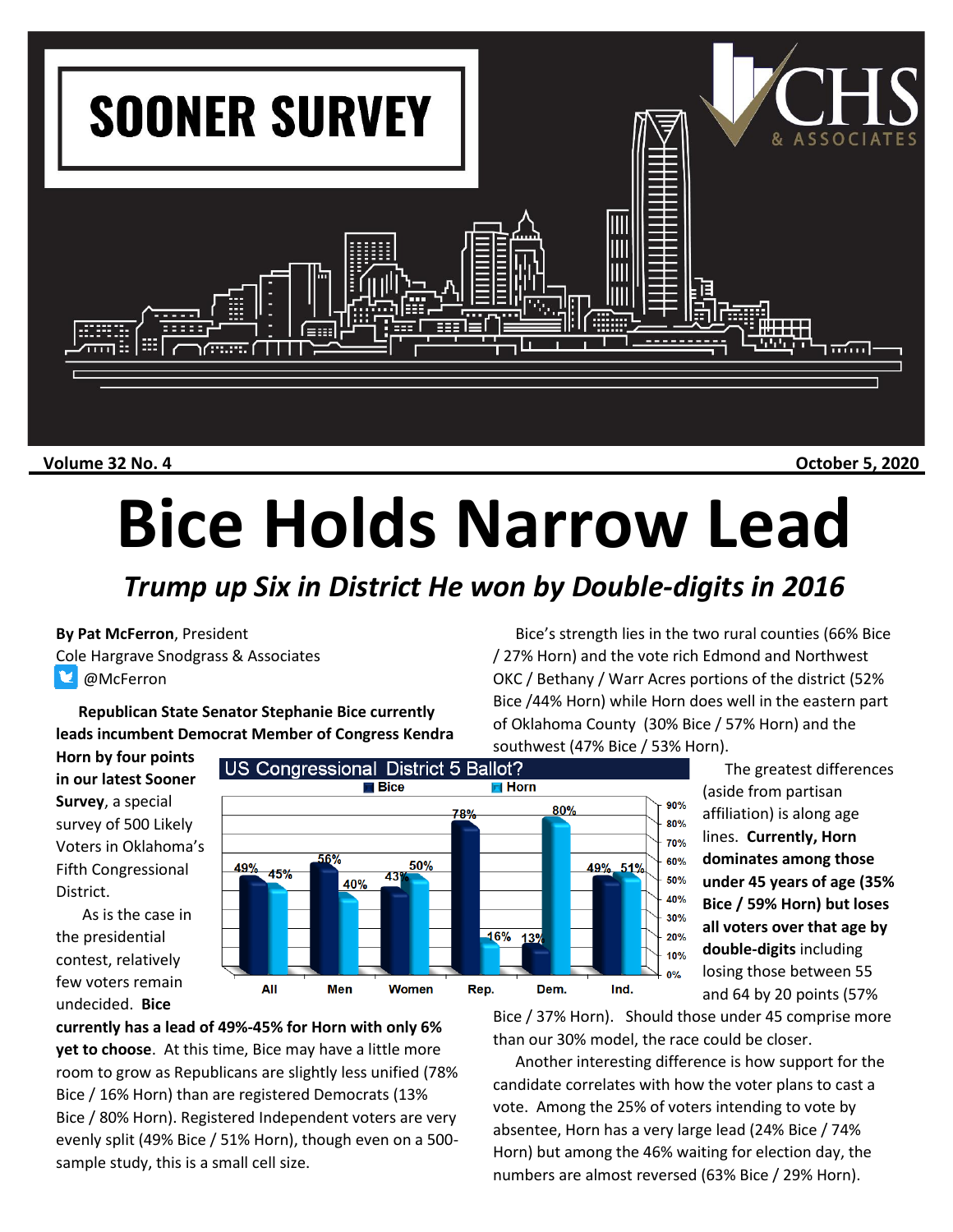## **SOONER SURVEY**

 **As much as either candidate may try to separate from the national narrative, there really is no escaping it. Most voters are simply picking a party and staying loyal. Among those committing to vote for Donald Trump, 93% are voting for Bice while 94% of Biden voters are voting for Horn.** 

Because of the alignment, it is important to understand what is going on in the presidential contest. Here, Donald Trump holds a sixpoint lead (49% / 43%) over Joe

Biden. The other candidates were included but together combined for only 4% of the vote (3% for Libertarian Jo Jorgensen and 1% for Independent Kanye West) and only 4% remain undecided. The internals for the presidency look very similar to that for congress with the exception

Horn and only 6% have not yet formed an opinion. Fully 79% have formed a strong opinion of the incumbent and they are evenly split (34% strongly favorable / 36% strongly unfavorable). Bice is not quite at that same point today. Fully 6% say they have heard the name and

of registered Independents breaking slightly for Trump (42% Trump / 38% Biden) as 12% are committed to one of the other candidates.

**The most polarizing national figure is not either of the ones vying for president, but rather the current Speaker** 



another 12% cannot rate her. The intensity for, and especially, against Bice is not as strong (26% strongly favorable / 21% strongly unfavorable). All of this indicates that there is a

**of the House Nancy Pelosi**. Not only do 59% of CD5 voters say they have an unfavorable impression of Pelosi, 53% categorize their opinion as "strongly unfavorable". Among the 6% of voters who are undecided (a small cell size of only 24 cases), Pelosi has even worse ratings (19% favorable / 62% unfavorable). This explains why the Bice campaign is working to tie Horn to Speaker Pelosi and why Horn has sought high profile opportunities to break away from the person she supported for the office.

Horn is slightly more defined than is Bice. 99% of voters say they have at least heard the name Kendra

greater opportunity to change how voters think about Stephanie Bice than how they think about Kendra Horn between now and election day.

**This contest will be very close. It will largely mirror the presidential contest and although there is a small amount of defining Bice that can still occur, this contest appears to be much more about motivation than persuasion. Given the current status of the presidential contest and the negative perception of Nancy Pelosi, Bice should be considered a favorite one month out.**